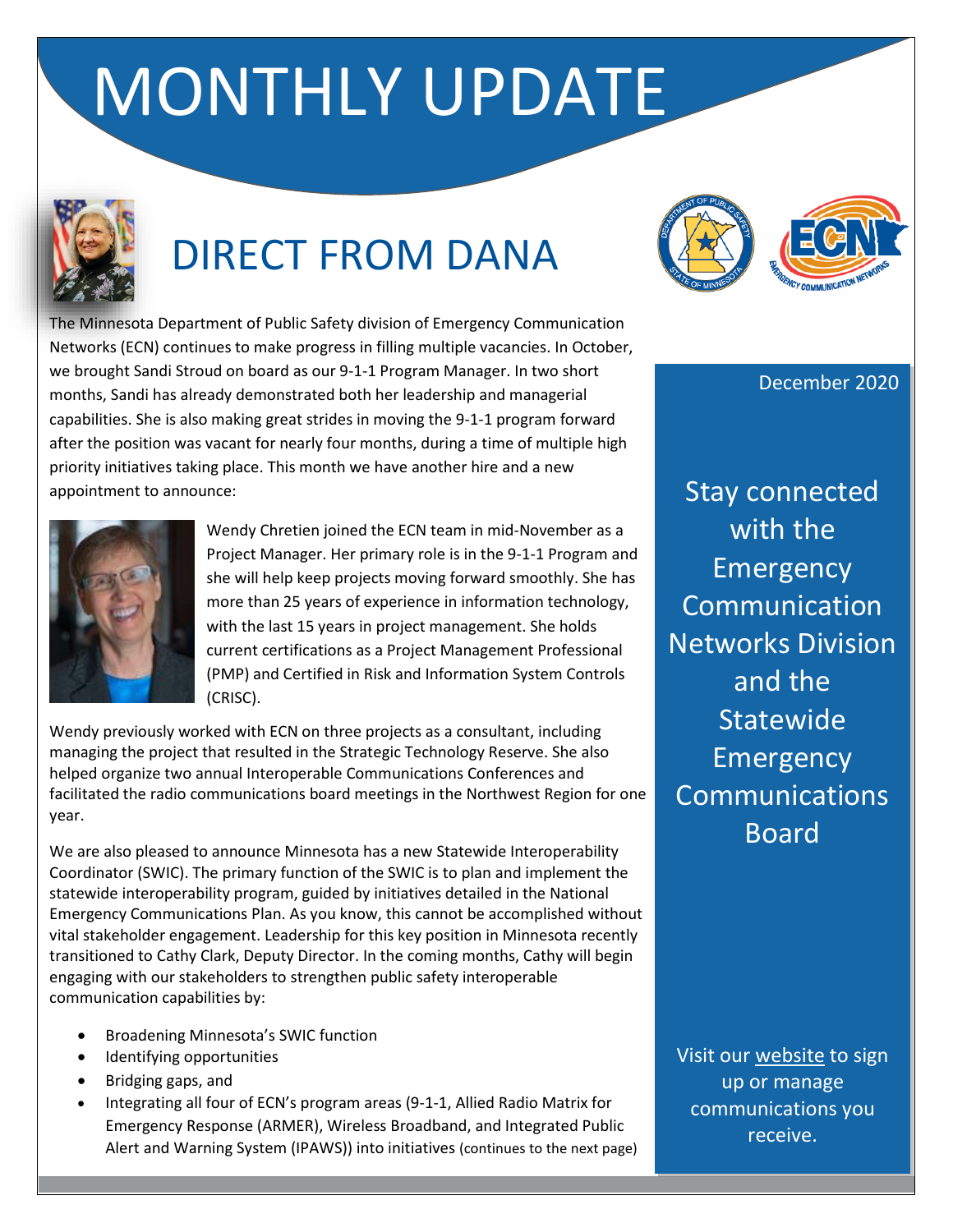### **Cont. from Direct from Dana**

With over 30 years of public service experience, Cathy brings a strong background and professional network focused on engagement in the emergency management and homeland security discipline, both on a state and national level. Cathy was recently was elected to a leadership position with the International Association of Emergency Managers and is already engaged in strategic communications across all public safety disciplines. Looking ahead, Cathy plans to initiate statewide and cross-border discussions regarding how to build interoperable communication capabilities. This includes implementing the Minnesota Land Mobile Radio Interstate Interoperability Crosswalk Plan, upgrading regional equipment caches, and exploring opportunities to leverage trained Communications Unit Leader (COML)/Communication Unit (COMU) personnel. These efforts should support planning and response efforts related to special events, critical incidents and disasters. As we begin the process for developing the 2022-2024 Statewide Emergency Communications Board (SECB) Strategic Plan, she looks forward to engaging in robust stakeholder conversations about how to further develop and maintain the state's strategic vision for interoperability.

We had hoped to have a new Administrative Assistant and a Grants Specialist on board before the end of the year as well. While we won't reach that goal in 2020, both are anticipated to be filled in January. We did not have any interested applicants for the Administrative Assistant position. The position has been reposted, casting a wider net, and closes on Dec. 28. The Grants Specialist posting closed on Nov. 30. We are patiently awaiting a list of eligible candidates from human resources as they conduct the initial screening to ensure each applicant has met the minimum qualifications. We will schedule interviews as soon as we receive names.

### **Spotlight:**

### **ECN Supporting The Northern Lights Task Force**

Planning a public safety response for Enbridge's Line 3 project has been underway for several years as permitting and route planning progressed. To ensure the

life safety of citizens, protect property, and preserve the legal rights of those who may support or oppose the project, sheriffs across northern Minnesota formed the Northern Lights Task Force (NLTF). The task force has collaborated and coordinated a unified response across the 337-mile route across the state.

The task force formed several committees to lean into the subject matter expertise required to develop a comprehensive plan. Among others, committees include:

- Mobile booking
- Public information
- Human trafficking
- Legal
- Fire
- Emergency medical services (EMS)
- **Credentialing**
- Information technology
- **Communications**

In July 2020, the NLTF merged several of the technologyrelated committees and formed the Communications and Information Technology (IT) Committee. Beltrami County Chief Deputy Jarrett Walton is the committee chair. Chief Deputy Walton asked for support from ECN, specifically the Regional Interoperability Coordinators (RICs), to encourage wide engagement across all disciplines.

The newly merged group first met on Aug. 21 with a long list of agenda items to address. Participation truly represented multiple disciplines and three SECB Regions. As the construction launch rapidly approached, the group met eight times as a large group with several meetings lasting over five hours due to the long task list. Several subcommittees were launched to address expertise in IT, public safety answering point (PSAP) operations, credentialing, COMU, emergency management, and concerns specific to PSAPs not directly connected to the ARMER Network.

The committee worked to assess wireless broadband coverage and capabilities along the entire route and how integrating broadband into the response would benefit the overall operation. Meetings were held specific to geographical areas with the FirstNet Authority Planning Team to determine potential gaps in coverage and capacity. The group also examined how to best leverage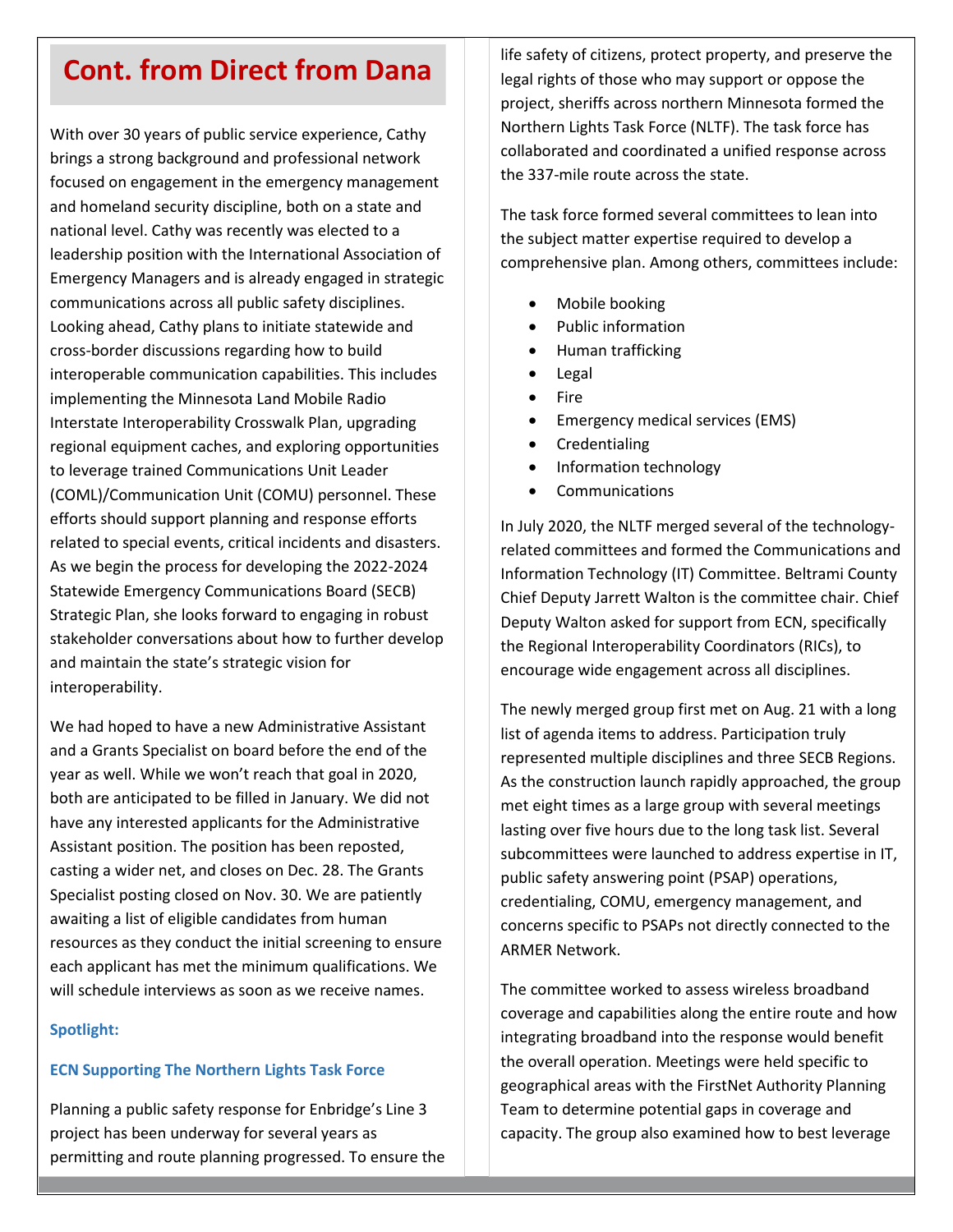broadband equipment, tools, and potentially deployable resources.

In addition, the NLTF Communications and IT Committee developed a scalable Land Mobile Radio plan that meets the needs of all stakeholders, coordinated interoperability through talkgroup authorizations and permissions, and coordinated radio programming updates in radios statewide to support the plan. Clear and encrypted radio caches have been programmed and distributed throughout northern Minnesota to meet the needs of the operation.

What makes us strong is the collaboration and sharing of resources. In this spirit, Stearns County answered the call when the committee asked for support in the form of an MCC7500E console to be deployed at the alternate State Emergency Operations Center (A-SEOC) at Camp Ripley. This equipment will allow for the increased radio traffic expected throughout this response. ECN provided the financial support needed to upgrade this device to meet encryption and capacity needs of the operation.

ECN also supported the operation's command and situational awareness needs by implementing a NLTF-Specific RapidDeploy solution. This platform allows a unified command to flourish by providing a live picture of events, identifying what resources are available and have been assigned, and viewing this project in a single operating picture. RapidDeploy includes Automatic Vehicle Location (AVL) for team leaders, as well as turnby-turn directions for units and personnel who may be operating in an unfamiliar geographical location.

Recent training and exercise events put communications and IT planning to the test and results have been favorable. Thank you to all of you who supported this initiative with your dedication and commitment. The NLTF Communications and IT Committee is a solid example of how well our SECB governance structure engages in the Minnesota's public safety community and works together to accomplish big goals.

Our northern RIC, Marcus Bruning, has worked tirelessly on this effort. He has been supported by RIC Steve Tait, GIS project manager Norm Anderson, along with others on the Minnesota Geospatial Information Office (MnGeo) team, our 9-1-1 Program Manager Sandi Stroud, and our

9-1-1 Technical Engineer Leslie Sticht. Thank you for working together to support this very important public safety initiative for multiple counties involved in this project.

### **SAVE THE DATE:**

Quarterly Stakeholder Engagement Meetings

- Monday, Jan. 25, 2021
- 9-11 a.m. (REPEATED 7-9 p.m.)
- Pre-registration required

Watch for an announcement with details coming out on Dec. 21. This is your opportunity to engage in the governance process and make your recommendations to help shape the future of public safety communications in Minnesota.

What an unprecedented year 2020 has been for each and every one of us. As we turn the page to 2021, we look forward to continued collaboration as we move into the next cycle of strategic planning for 2021-2024 and continue to work together to provide state of the art emergency communication networks to ONE Minnesota.

### **9-1-1**

On July 16, the Federal Communications Commission (FCC) adopted an Order (FCC 20-100) approving 9-8-8 as the three-digit abbreviated dialing code to reach the [National Suicide Prevention Lifeline.](https://www.fcc.gov/suicide-prevention-hotline) This will be operational starting July 16, 2022. Until then, customers must continue to dial 1-800-273-TALK (8255) to reach the lifeline.

In order for this change to occur, the order requires all telecommunications carriers to make any network changes necessary to ensure that users can dial 9-8-8 to reach the National Suicide Prevention Lifeline by July 16, 2022. For 9-8-8 to work nationally, 10-digit local dialing must first be implemented in two Minnesota area codes that have not made it mandatory and who have '988' as a prefix. This will apply to everyone in Minnesota area codes 218 and 952 so that everyone can access the National Suicide Prevention Lifeline using a three-digit code.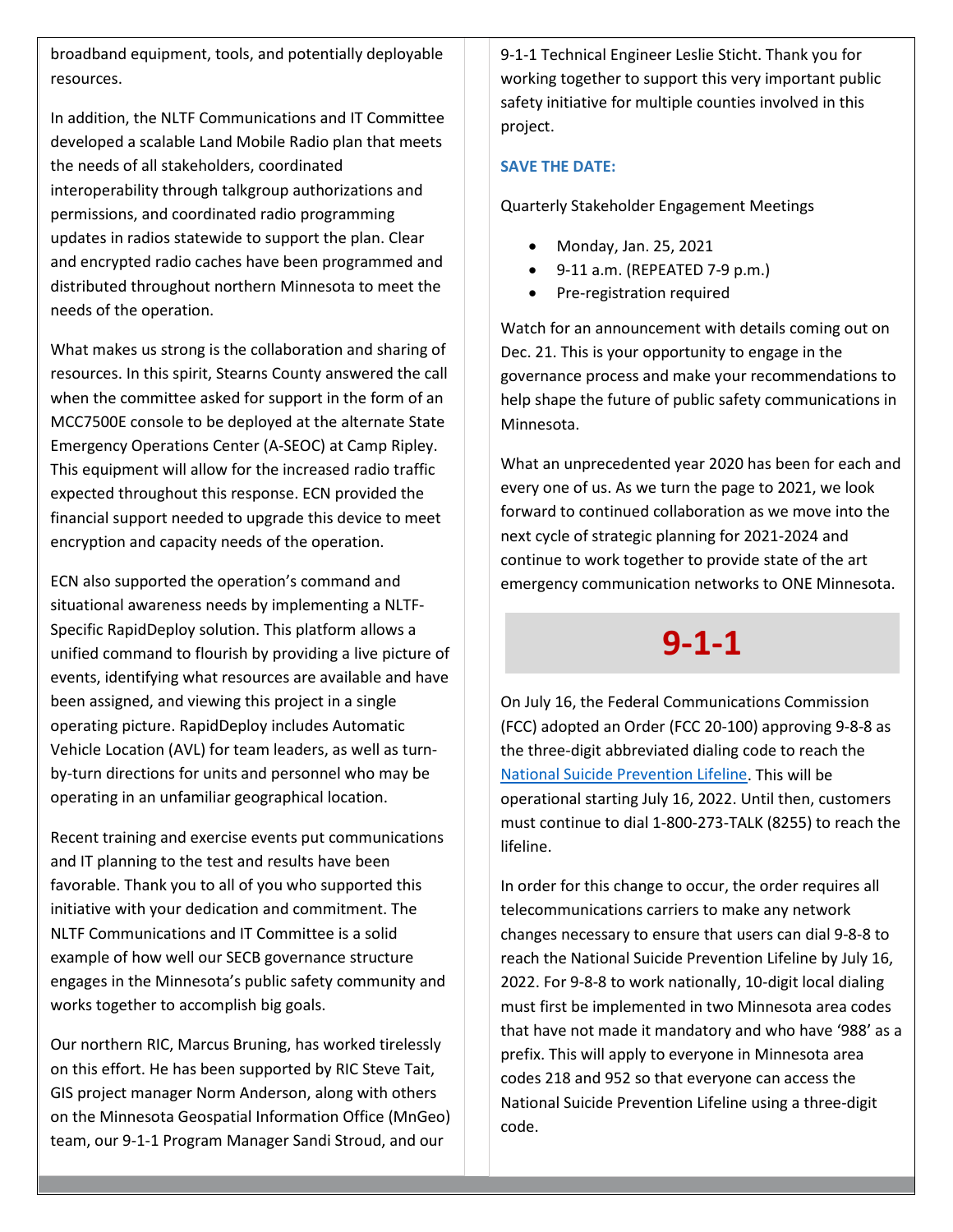### *Will everyone in those area codes have to dial 10 digits for local calls?*

Yes. Dialing seven digits for local calls will be prohibited for all customers in the entire area codes listed above.

### *When will the dialing change begin and when is it mandatory?*

Beginning **April 24, 2021**, you should start dialing 10 digits (area code + telephone number) or 1+10-digit dialing (1+ area code + telephone number) depending on dialing plan for all local calls. If you forget and dial just seven digits, your call will still be completed.

Beginning **Oct. 24, 2021**, you must dial 10 digits (area code + telephone number) or 1+10-digit dialing (1+ area code + telephone number) depending on dialing plan for all local calls. On and after this date, local calls dialed with only seven digits may not be completed, and a recording will inform you that your call cannot be completed as dialed.

### *How does this affect providers of PSAP services and equipment?*

All local calls in the area codes listed above that are currently dialed with seven digits will need to be dialed using area code + telephone number or 1+ area code + telephone number depending on dialing plan. **All PSAP equipment** (such as speed dialers and call forwarding equipment with a number from the area code listed above and programmed to dial only seven digits) must be updated or reprogrammed to dial 10 digits (area code + telephone number), or 1+10-digit dialing (1+ area code + telephone number), depending on dialing plan for all local calls in the area codes listed above.

Such updates or reprogramming must occur between April 24, 2021 and Oct. 24, 2021 (the permissive dialing period). Starting these efforts before April 24, 2021 may result in 10-digit calls not being completed (if permissive 10-digit dialing has not yet been implemented). **And on and after Oct. 24, 2021, seven-digit calls may not be completed**.

### *What other changes need to be made?*

In addition to changing your dialing patterns, all services, automatic dialing equipment, or other types of

equipment that are programmed to complete local calls using only seven-digit numbers will need to be reprogrammed to complete calls to 10-digit or 1+10-digit numbers. Some examples are:

- Life safety systems or medical monitoring devices
- PBXs
- Fax machines
- Internet dial-up numbers
- Fire or burglar alarm and security systems or gates
- Speed dialers
- Mobile or other wireless phone contact lists
- Call forwarding settings
- Voicemail services, and other similar functions

Be sure to check your website, personal and business stationery, advertising materials, personal and business checks, contact information, your personal or pet ID tags, and other such items to ensure the area code is included.

### *What will remain the same?*

- Your telephone number, including current area code, will not change
- The price of a call, coverage area, or other rates and services will not change due to the dialing change
- What is a local call now will remain a local call regardless of the number of digits dialed.
- You will continue to dial 1+ the area code + telephone number for all long-distance calls
- You will continue to dial a prefix (such as "9") when dialing from a multi-line telephone system (i.e., in a hotel, office building, etc.) as required
- You can still dial just three digits to reach 7-1-1 (relay services) and 9-1-1 (emergency services)
- If 2-1-1, 3-1-1, 4-1-1, 5-1-1, 6-1-1, or 8-1-1 are currently available in your community. Continue to dial these codes with just three digits
- The National Suicide Prevention Lifeline can still be reached by dialing 1-800-273-8255 (TALK) even after the 9-8-8 code is in effect

### *Still have questions?*

9-1-1 State/County Coordinators and PSAPs with questions about the dialing change can respond to this email, contact their local service provider, or they can [visit the FCC website.](https://www.fcc.gov/suicide-prevention-hotline)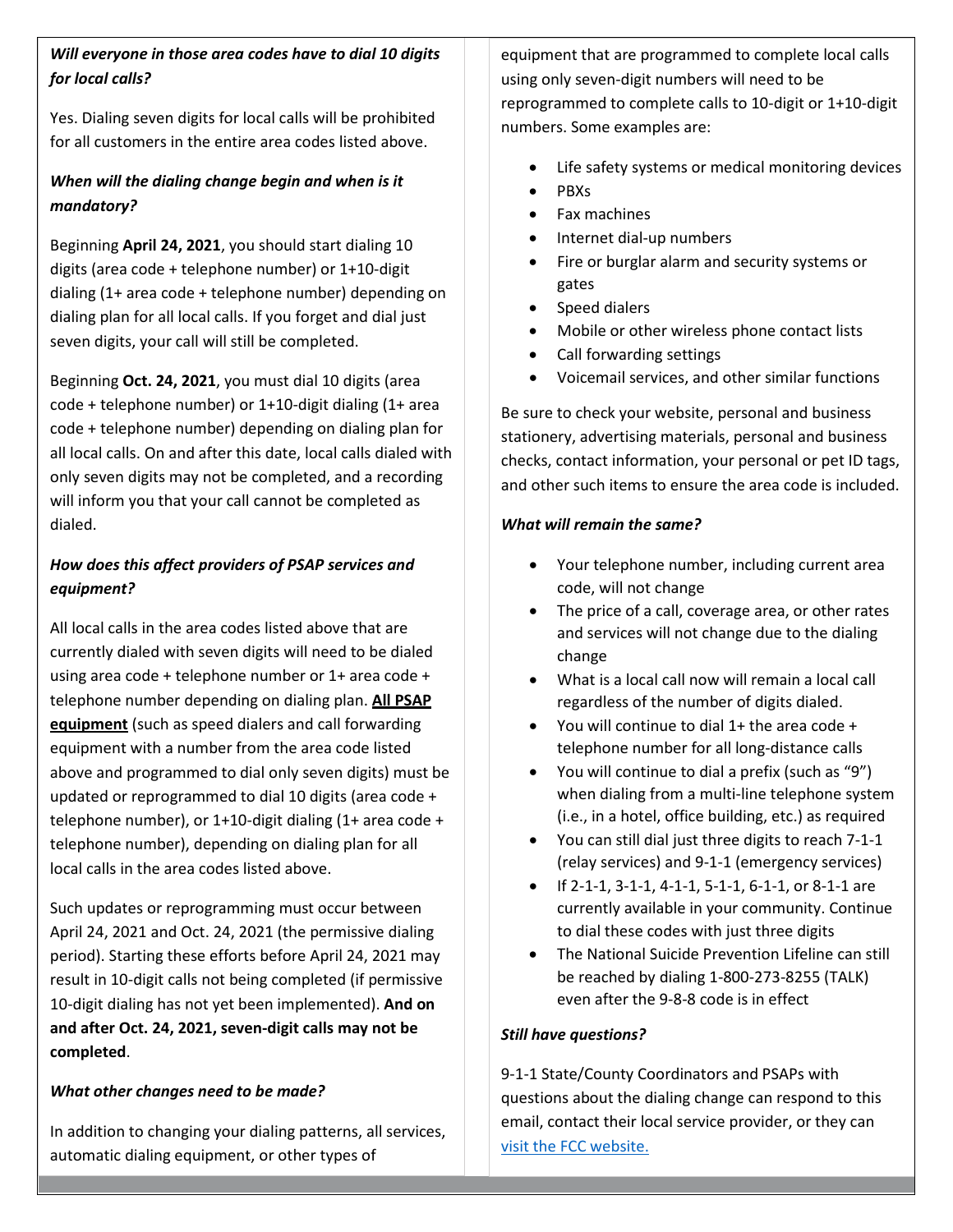The Next Generation 9-1-1 (NG9-1-1) Program is using your NG9-1-1 data to assist with issues currently being faced across the State of Minnesota. Several of the NG9-1-1 GIS data layers will be utilized, such as address points, road center lines, PSAPs and emergency service boundaries (fire, law, and medical):

- The NLTF is using RapidDeploy as a common operating picture during the construction of Line 3. It is tasked with ensuring that a wide range of emergency communication capabilities and related technology are available to meet the operational needs of the public safety agencies involved in this project
- There is another RapidDeploy initiative underway to support PSAPs with limited staffing which could be adversely impacted by COVID-19
- A secured automated process continues to deliver COVID-19 location information (addresses) of COVID positive cases to the PSAPs within Minnesota via email. Each PSAP receives the cases for their service area as determined by NG9-1-1 GIS data. This replaces a previous process that ECN was completing manually

Thank you to all the county, tribal and city data contributors! Your data is making a difference.

After some delay due to COVID-19, it is time to get back to the release of communication website and GIS Implementation Roadmap. The communication website was demonstrated to the SECB GIS Workgroup and will be going through a limited stakeholder review. The Roadmap is going through its final reviews. More details will be provided as they become available.

You can find more information about the GIS project on ECN's NG9-1-1 [GIS Project website.](https://dps.mn.gov/divisions/ecn/programs/911/Pages/gis-information.aspx)

[Norm Anderson](mailto:Norm.Anderson@state.mn.us) (651-201-2483 or 651-201-7559) is the GIS Project Manager for ECN and MnGeo[. Akiko](mailto:Akiko.Nakamura@state.mn.us)  [Nakamura](mailto:Akiko.Nakamura@state.mn.us) (651-201-7558) from our office is also working on the project, so please feel free to reach out to either one of them with questions related to the GIS project.

### **Ingress Network Update**

The Ingress request for proposal (RFP) project is off to a great start. Inteliquent has begun contacting the

originating service providers to initiate information gathering to ensure proper connectivity. The target date for converting to the new ingress network is approximately the 4th quarter of 2021. The new ingress network will provide the basis to moving the entire State of Minnesota to a Session Initiation Protocol (SIP) based connection. The Ingress RFP work should not be noticeable to any PSAP, but it will be critical in the next steps of network upgrades. If you have any questions, please feel free to contact [Leslie Sticht](mailto:leslie.sticht@state.mn.us) (651-201-7550).

# **Wireless Broadband - FirstNet**

### **Workgroup Update**

The workgroup has made good progress in publishing a set of best practice guides. The first guide was approved and published to the website unde[r Wireless Broadband](https://dps.mn.gov/divisions/ecn/programs/wireless-broadband/Pages/wireless-broadband-reports.aspx)  [Reports.](https://dps.mn.gov/divisions/ecn/programs/wireless-broadband/Pages/wireless-broadband-reports.aspx) Two more "best practice guides" are in the works for situational awareness and Push-to-Talk app selection. Situational awareness is a huge topic and means different things depending on the discipline you work in. Televate is producing a white paper to guide the state in further work in defining the needs of a situational awareness app.

### **Seeking Bids for Coverage Tool**

The coverage tool RFP is available for bid through Dec. 21. The Department of Administration Procurement Division is handling the process. Vendors submitted questions for clarification and they are posted on the Procurement Division's website.

### **4.9 GHZ FCC Report & Order**

The FCC recently released the  $7<sup>th</sup>$  Report and Order on the [4.9 GHZ](https://www.fcc.gov/) Spectrum Range, Docket # 07-100. The Report & Order in essence transfers spectrum management of the range to the statewide license owner which currently is the MN Department of Transportation. As first responders, it is critical to know and understand the wireless spectrum landscape, how current activities within the FCC directly impact public safety spectrum access, and how that all translates to being highly connected and situationally aware on the job. The

#### **GIS**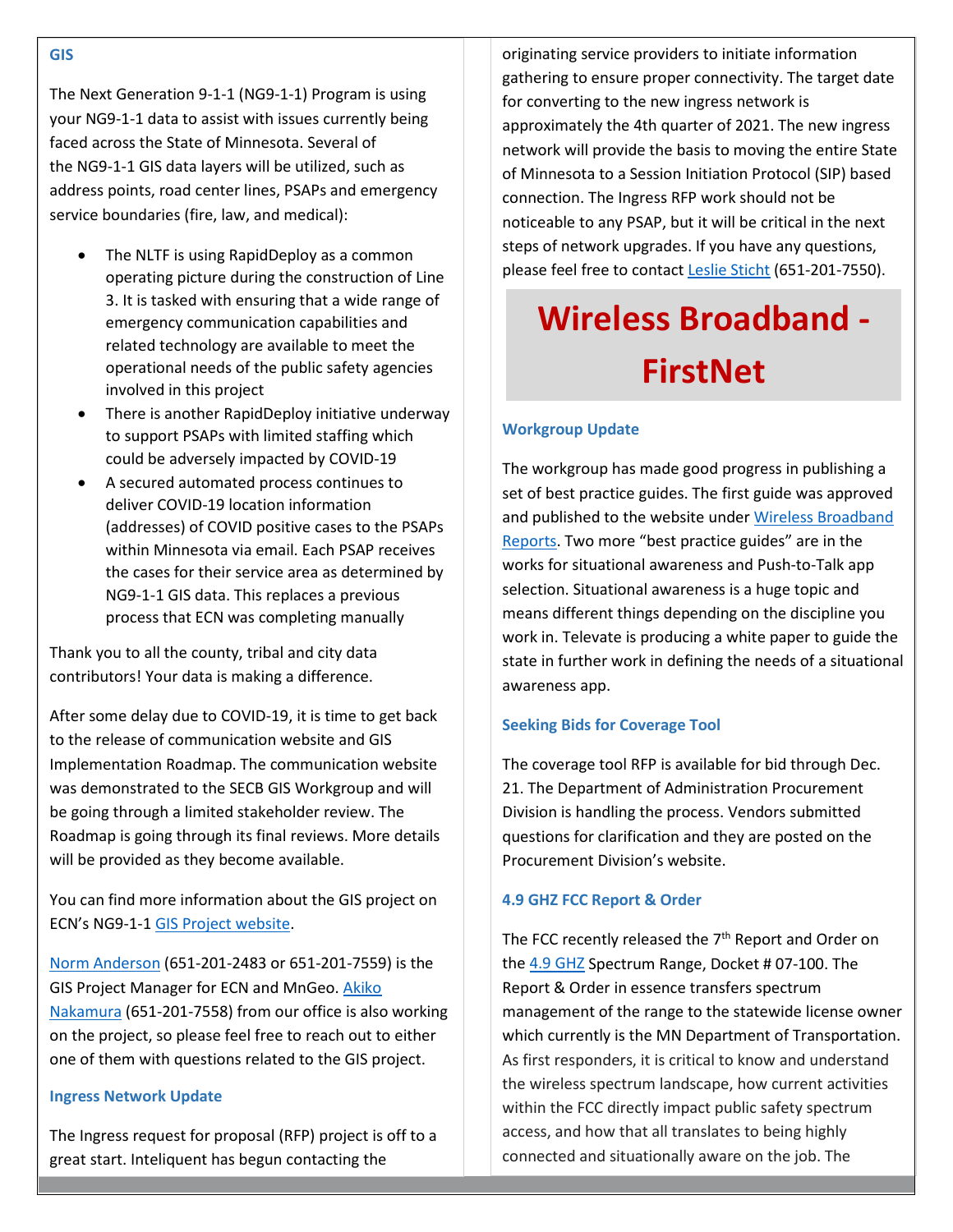current and emerging technologies will be critical as service demands grow for first responders. The spectrum is designated for public safety use. The item will be discussed at the Wireless Broadband & Applications (WBB&A) Committee's December meeting.

### **Collaboration App**

The Bridge4PS application is available for collaboration. This application has a vetting process to verify that only public safety constituents are using it. "#MN Public Access" is the group created for Minnesota public safety to post useful items. Also listed within the app are the ten digit phone numbers for the PSAPs across the state in the event of a 9-1-1 outage. Other resources can be posted, including photos and videos. Agencies can create their own groups for their own purposes. Sign-up today by going to **bridge4ps**.app.

### **IPAWS**

You may have seen this article from the Integrated Public Alert and Warning Systems (IPAWS) Tip #30, but we will clarify it here.

### **Updating & Canceling Alerts**

Disasters and emergencies often change, so should your messaging. There may be occasions when you need to UPDATE or CANCEL alert.

Canceling an alert stops continuous re-broadcast of Wireless Emergency Alerts (WEA) and removes the active alert from feeds. However, that cancelation will not be communicated to the public.

It is recommended that you follow up with an UPDATE to make a correction to a previous alert.

Alerting Authorities do not need permission from FEMA or FCC to update or cancel an alert.

ECN and Federal Emergency Management Agency (FEMA) encourages alerting authorities to establish clear standard operating procedures for issuing alerts via IPAWS. Alerting authorities should also test these procedures, along with your monthly proficiency demonstration, with the FEMA IPAWS lab and exercise

regularly to address such eventualities. These procedures should specify that corrections to alerts must be issued over the same systems used to issue the alert, including the Emergency Alert System (EAS) and WEA, as well as other available means.

Procedures should also include actions for notifying:

- Media (Local radio stations, provide them with information too, even if the message was sent be WEA only)
- Public information officers (They need to be involved!)
- Law enforcement (Especially the PSAP they will get the first calls asking if it is real)
- Other officials with public responsibilities about alerts

The IPAWS Program Management Office (PMO) has no visibility into local emergencies and does not decide if an alert is accurate. The PMO does not monitor the public impact of each alert sent through IPAWS. If an alert is sent, an alert originator should follow their agency's policy on canceling a message or sending a "UPDATE".

Monitoring the status of a message enables you to confirm that the alert was disseminated, and the public received it. It also permits confirmation that the proper pathway was used. If the alert failed to go out successfully, you should check the error information, correct the issue, and resend. Different alerting software products may display errors differently.

### **Monitoring the Alert**

Confirm the message was sent successfully, through the system log.

Continue to monitor the situation:

- For status or situation changes
- To determine if the message is still valid
- To send a follow-up message when the situation has changed or is over
- Cancel the message, if the situation warrants termination

If canceled, is further public explanation or instruction necessary? Meaning does an update need to go out before canceling.